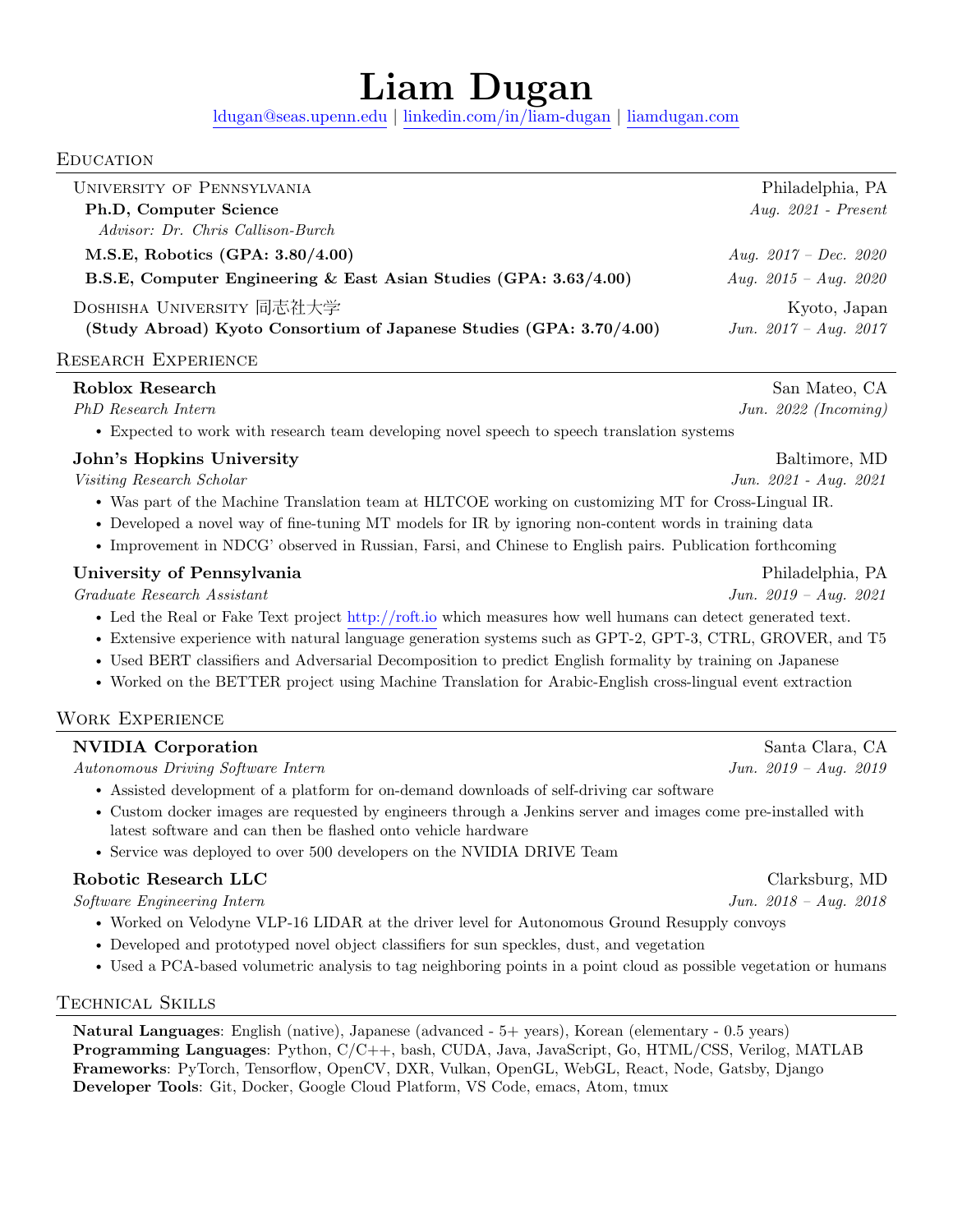## PUBLICATIONS

Daphne Ippolito\*, Liam Dugan\*, Arun Kirubarajan, Sherry Shi, Chris Callison-Burch. Investigating Human Ability to Detect Boundaries Between Human-Written and Machine-Generated Text. In Proceedings of the 2020 Conference on Empirical Methods in Natural Language Processing. (In Preparation), 2022

Daphne Ippolito, Liam Dugan, Emily Reif, Ann Yuan, Andy Coenen, Chris Callison-Burch. The Case for a Single Model that can Both Generate Continuations and Fill in the Blank. In Proceedings of the 2022 Annual Conference of the North American Chapter of the Association for Computational Linguistics. (To Appear), 2022

Liam Dugan, Eleni Miltsakaki, Shriyash Upadhyay, Etan Ginsberg, Hannah Gonzalez, DaHyeon Choi, Chuning Yuan, and Chris Callison-Burch. A feasibility study of answer-unaware question generation for education. In Findings of the Association for Computational Linguistics: ACL 2022, pages 1919–1926, Dublin, Ireland, May 2022. Association for Computational Linguistics

Liam Dugan. Learning Formality from Japanese-English Parallel Corpora. Master's thesis, University of Pennsylvania, December 2020

Liam Dugan\*, Daphne Ippolito\*, Arun Kirubarajan\*, and Chris Callison-Burch. RoFT: A Tool for Evaluating Human Detection of Machine-Generated Text. In Proceedings of the 2020 Conference on Empirical Methods in Natural Language Processing: System Demonstrations, pages 189–196, Online, October 2020. Association for Computational Linguistics

Zhengyi Luo, Austin Small, Liam Dugan and Stephen Lane. Cloud Chaser: Real Time Deep Learning Computer Vision on Low Computing Power Devices. Eleventh International Conference on Machine Vision (ICMV 2018), Mar 2019

## Teaching Experience

#### Teaching Assistant

- CIS700 (Interactive Fiction & Text Generation) Spring 2022
- CIS565 (GPU Programming & Architecture) Fall 2021
- CIS530 (Computational Linguistics) Spring 2020, Fall 2020
- CIS380 (Operating Systems) Fall 2018, Spring 2019, Fall 2019 (Head TA)
- CIS240 (Introduction to Computer Systems) Spring 2017, Fall 2018, Spring 2018

#### Lectures

- CIS565: "Optimizing Machine Learning with CUDA" Fall 2021
- CIS565: "Introduction to Machine Learning" Fall 2021
- CIS380: "Linux Page Replacement Algorithms and Belady's Anomaly" Fall 2019

#### Authored Homework Assignments

- CIS530: "HW7: Transformers and State-of-the-Art Language Models" Nov. 2020
- CIS530: "HW10: Neural Machine Translation" (with Li "Harry" Zhang) Apr. 2020

#### Fellowships, Awards And Honors

#### Fellowships

• (October 2018) FLAS: Foreign Language and Area Studies Undergraduate Fellowship (East Asia) – \$15,000

#### Certifications

- (May 2020) Penn Certificate of Japanese Proficiency
- (January 2018) Japanese Language Proficiency Test: N2

#### Academic Honors

• (2016-2017; 2017-2018) Dean's List x2

#### Academic Awards

- (May 2020) Penn Engineering Exceptional Service Award
- (May 2020) Moore School Council Cwikla Award (Most Improved Student) [Nominated]
- (May 2019) Penn Engineering Computer Science Senior Design Award Third Prize

#### Hackathon Awards

- (February 2018) Most Innovative Use of Technology: Wharton Undergrad FinTech (WUFT) Hacks
- (January 2018) Grand Prize: PennApps XVII
- (January 2018) Best use of Cloud Hosting: PennApps XVII
- (September 2017) Third Prize: PennApps XVI